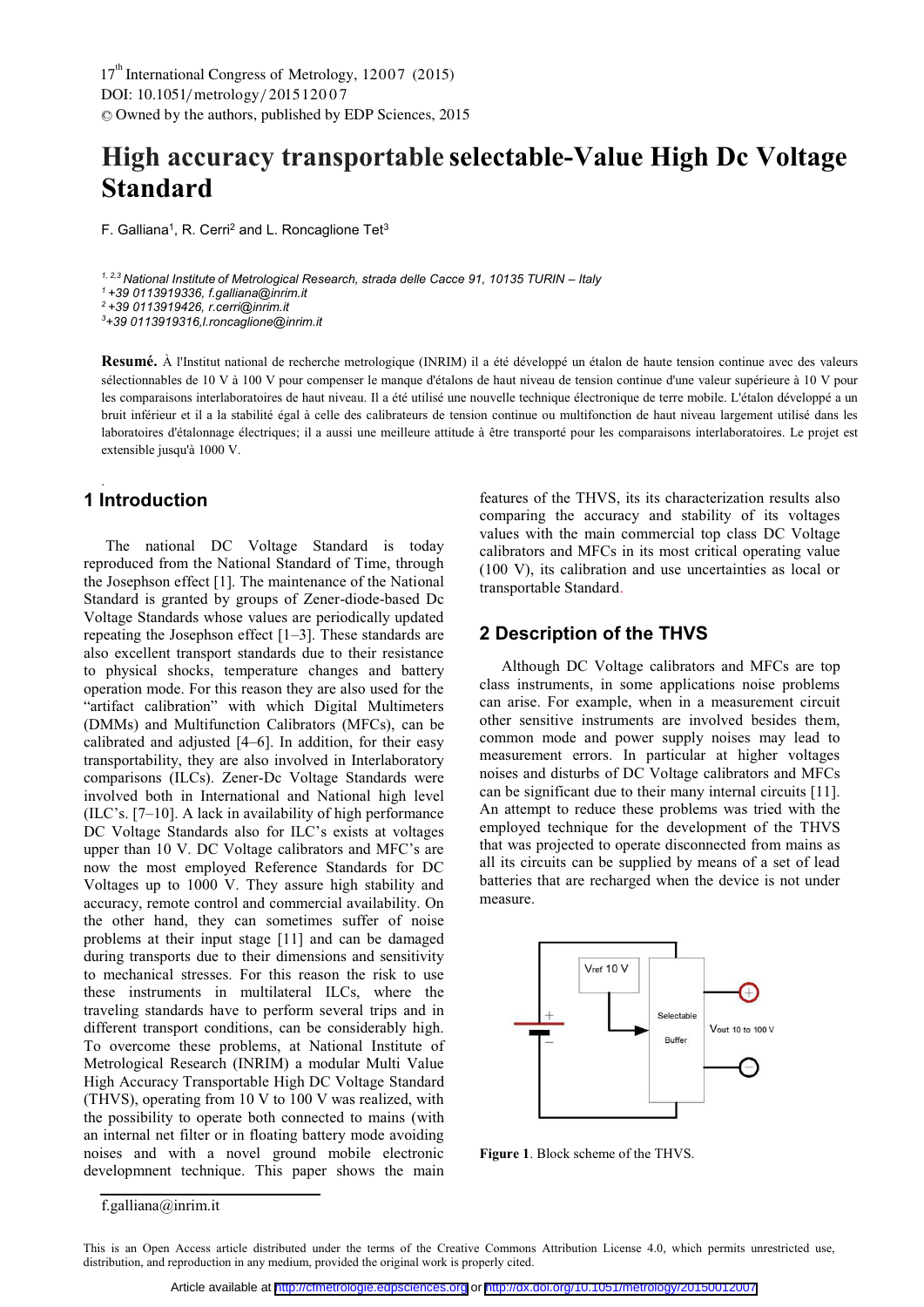The THVS is a DC Voltage source that can provide DC settable Voltages ranging from 10 V to 100 V. It has an a circuit having the function of internal reference voltage (Output Voltage: 10 Vdc, Temperature Coefficient:  $(TCR)$  <0.003×10<sup>-6</sup>/°C, stability  $\pm$  0.5×10<sup>-6</sup>/year). A principle scheme of the THVS is shown in Fig.2.



**Figure 2.** THVS principle scheme.

 The THVS, to provide the desired voltages, receives the correct supply voltages by means of precision lowripple programmable DC-DC converters with proper output voltage to obtain the desired output voltage. An additional low noise and high insulation capacity DC-DC converter switching with outputs of  $\pm$  15 Vdc generate auxiliary voltages to control the output stage,. This stage employs high voltage P-channel MOS components as power buffer. The control circuits were made with precision operational amplifiers with very low offset and low TCR. The reference resistors wee hermetically sealed ultra-high-precision Z–Foil with TCR lower than  $0.4 \times 10^{-7}$ 6 /°C. The output stage is equipped with a protection system for maximum voltage and current. A novel assembly method, based on a ground-mobile technique, was adopted allowing to control the generated voltages with active components normally used for low voltages available at lower cost. It is shown in Fig. 2 where it is visible that the ground potential is driven to the high potential. Excluding some auxiliary circuits for control of the battery pack, all the electrical power required by the circuitry to control the electrical output of which the THVS is composed, is provided integrally by its rechargeable lead batteries. In fact, three lead 6V 5Ah rechargeable batteries ensure to the instrument ann autonomous operation for 36 hours. Downstream the batteries, an accurate voltage regulator provides a DC voltage of 12 V needed to the remaining electronic components. Its characteristics are:Vout: 12 V, noise voltage of 30  $\mu Vpp$ , TCR of  $1 \times 10^{-5}$  /°C and output current of 0.5 A. The project is also suitable to be upgraded in future adding to the actual realization, a module with a Voltage source providing a a DC settable Voltage ranging from 200 V to 1000 V.

#### **2.1 THVS components and characteristics**

The resistors involved in the THVS are Vishay VSRJ type 10 k $\Omega$  with tolerance of  $\pm$  0.05 %), TCR lower than  $0.4 \times 10^{-6}$  /°C, thermal electromotive force (EMF) of

 $\pm$  0.05 µV/V, power at 70°C of  $\approx$  0.3 W except in the case of 10 V and 20 V in which two Vishay VH102Z type 10 k $\Omega$  with same tolerance and power but with TCR lower than  $0.2 \times 10^{-6}$  c were inserted to improve the stability of the two lowest values of the THVS.

The main electronic component is a MOSFET VISHAY mod. IRFR220 with V<sub>drain-Source(DS)</sub>: 200 V, R<sub>DS</sub> on of 0.8  $\Omega$ , I<sub>DSon</sub>: 3A. This power stage realized with technologies Hexfet (Power MOSFET) designed to operate at constant power regardless of the set output voltage;

- a DC / DC switching with programmable output from 18 to 110 Vdc with stability:  $\langle 25 \times 10^{-6} \rangle$  ° C, peak to peak ripple at full load: <0.01%, frequency 80 kHz $\div$ 180 kHz and high insulation capacity;

- a control circuit for the power section made with ultraprecision operational amplifier (Offset voltage:  $\langle 10\mu V,$  offset drift:  $\langle 0.1 \mu V \rangle$  ° C max, Open-loop gain of 12 V/ $\mu$ s.

#### *2.1.1 Specifications of the THVS.*

The specifications of the THVS are:

- Output voltages: from 10 V to 100 V selectable by means of an external switching system placed on the front panel by means of deep switches;

- output currents  $\geq 5$  mA;
- Output noise at 100 V of about 106  $\mu$ V rms vs. 155  $\mu$ V and  $153 \mu V$  of a top class DC Voltage Calibrator and a top class MFC as declared by the manufacturers;
- Evaluated 24h mean stability of  $5.6\times10^{-8}$  at 100 V to compare with the 24h evaluated mean stability of  $9.5\times10^{-8}$  and  $1.4\times10^{-7}$  of two top class DC Voltage Calibrators and two MFCs at 100 V;

- possibility to operate connected to mains or in floating mode disconnected from mains.

#### *2.1.2 Thermal features of the THVS.*

The THVS has a thermal compensator that maintains the temperature inside it at  $37.70$  °C rejecting the temperature changes due to different load effects due to the different voltages and due to external temperature variations. The action of this compensator allows a better stability and sensitively reduces the waiting times to start the measurements after a voltage change. By means of this thermal compensator, the maximum temperature fluctuations in the THVS in an electrical Laboratory is  $\pm$  0.15 °C lowering the relevant uncertainty component. In addition, as the THVS is maintained always this temperature, its humidity dependence is minimized.

### **3. Comparison with DC Voltage calibrators and MFC's**

Two alternative tests were carried out to compare the THVS at 100 V with high accuracy DC Voltage Calibrators and MFCs in their DC Voltage mode. In the first test, the THVS, a DCV Calibrator and a MFC were compared connecting them alternatively to the same high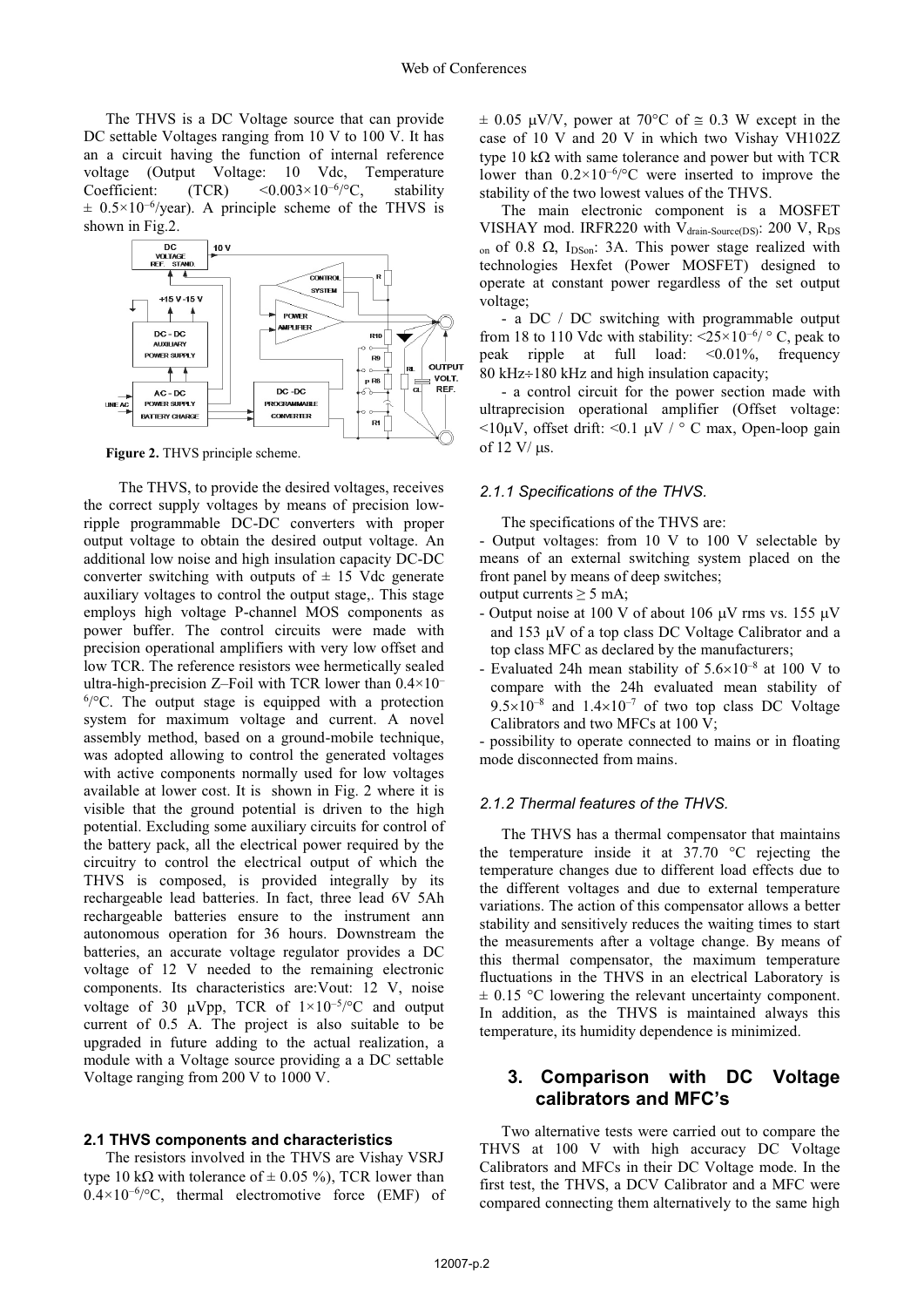accuracy DMM in its 100 V range. The DMM measurements at 100 V were computed nulling its 0 V readings. The measurements were made in a shielded laboratory thermoregulated at  $(23 \pm 0.3)$  °C and at a relative humidity of  $(40 \pm 10)$  %. The 12h measurement obtained results of the three standards are shown in Fig. 3. In this case the THVS was fed by a generator connected to the mains. The measurements spreads, evaluated as standard deviations of the measurements, were  $5.8 \times 10^{-8}$ ,  $1.0 \times 10^{-7}$  and  $8.3 \times 10^{-8}$  respectively for the THVS, for the DCV Calibrator and for the MFC. These values included the DMM contribution that was considered stable in the three evaluations as the better available one was selected. The lowest drift was obtained by the DCV Calibrator. In Fig. 4 the 3h measurement behavior of all the DC Voltages provided by the THVS are reported. The lowest spreads were obtained at 10 V and in particular at 20 V (respectively  $4.9\times10^{-8}$  and  $1.0\times10^{-8}$ , probably due to the better features of their 10  $k\Omega$  resistors.



**Figure 3.** 12h spread and drift comparison among the THVS, a DCV Calibrator and a MFC at 100 V reading with a high accuracy DMM.



**Figure 4.** 3h stability comparison among the DC Voltages that the THVS can provide*.* 

 With the second test three DMMs with similar noise and intrinsic repeatability were selected. This selection was made connecting them at the same time, in their DC Voltage mode, to a high stability same DCV source, and evaluating their measurements repeatability. Then, the THVS, two top class DCV calibrators and MFCs were compared at 100 V in a 24h time-period after a same

stabilization period. The measurements were carried out during the weekend to avoid disturbs due to presence of the operators. In this case the three instruments under comparison underwent the same environmental fluctuations. Figs 5, 6 show the obtained results. the THVS was battery-fed and with the voltage battery regulator. In the 24h measurements with the three DMM test the spreads were  $5.7 \times 10^{-8}$ ,  $1.2 \times 10^{-7}$  and  $6.8 \times 10^{-8}$ respectively for the THVS and for the two DCV Calibrators. The lowest drift was reached by the DCVCal<sub>1</sub> with a relative drift of  $1.4\times10^{-9}$ /h vs  $2.6\times10^{-9}$ /h and  $1.4\times10^{-8}$  for the THVS and the DCVCal<sub>2</sub>.



**Figure 5**. 24h spread and drift of the THVS and of two DCV Calibrators at 100 V with the three DMMs test.



**Figure 6**. 24h spread and drift of the THVS and of two MFCs at 100 V with the three DMMs test.

The same test was repeated with the THVS and two MFCs. In this test the spreads were  $5.6\times10^{-8}$ ,  $2.3\times10^{-7}$ and  $1.0\times10^{-7}$  respectively for the THVS and for the two MFCs. The lowest drift was reached by the THVS with a relative drift of  $2.7 \times 10^{-9}$ /h vs.  $5.0 \times 10^{-9}$ /h and  $1.1 \times 10^{-8}$ /h for the two MFCs.

## **4. Calibration of the THVS**

The measurement setup shown in Fig. 7 is used for the THVS calibration. The THVS is calibrated with an opposition method connecting it to the input of a high accuracy INRIM calibrated Voltage Divider [12] set in suitable ratio and compared it with the 10 V standard value of a INRIM Zener DC Voltage Standard calibrated vs. the INRIM National Standard Voltage connected through a high accuracy DMM used as nano-voltmeter to the output of the Divider.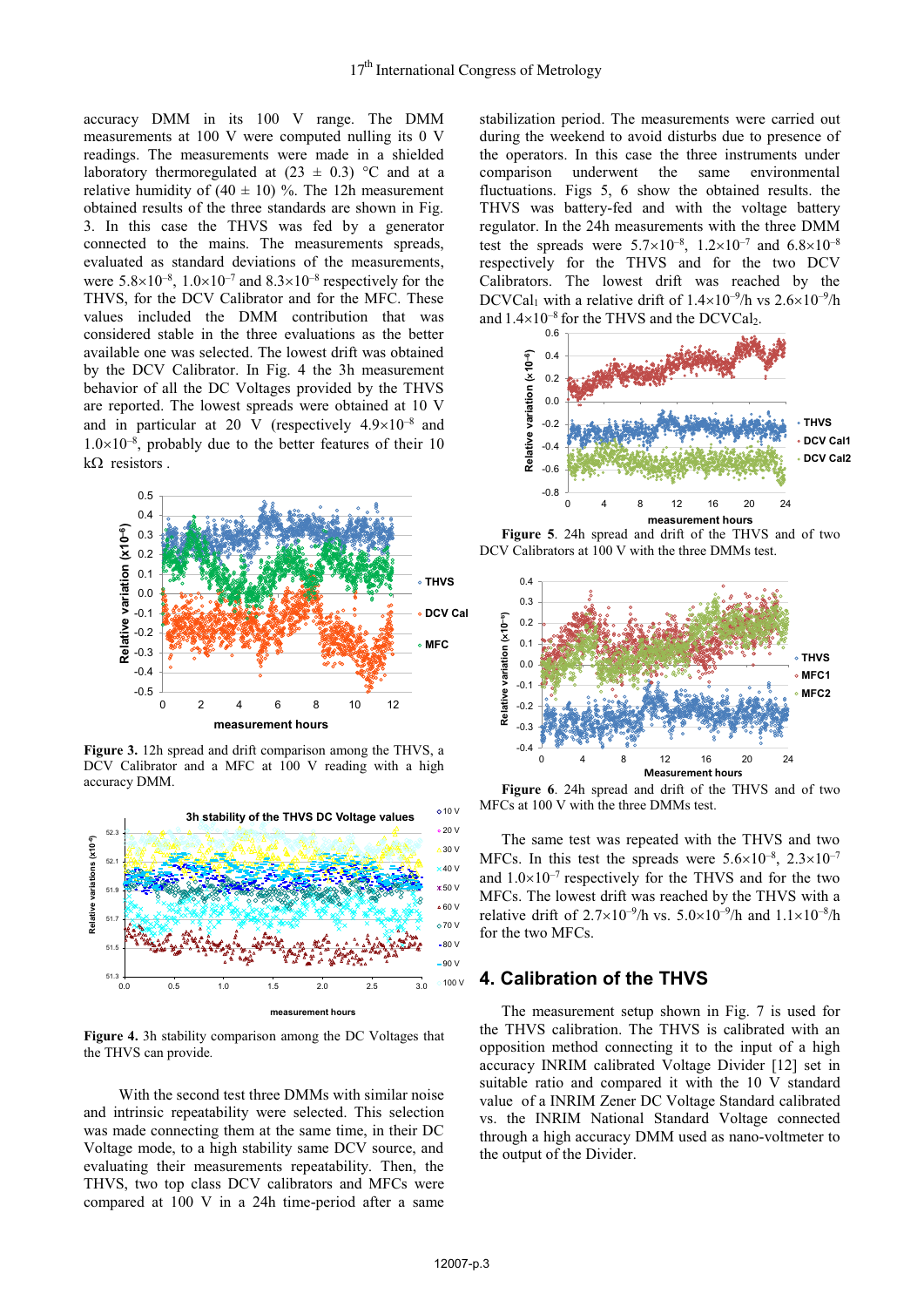

**Figure 7.** Measurement setup to calibrate the THVS.

Hence the THVS value is then:

$$
V_{THVS} = \frac{V_s + v}{D} \tag{1}
$$

Where *V* is the 10 V DC Voltage of the 10 V Standard, *v* the voltage unbalance and *D* the Divider Voltage ratio. In Fig. 8 a photo of the measurement setup of fig. 7 is shown.



**Figure 8.** View of the measurement setup to calibrate the THVS. a) THVS, b) 10 V Reference Standard. c) Dc voltage divider, d) DMM used to evaluate the unbalance voltages, e) temperature-meter to acquire the temperature inside the THVS and f) screen printing to be successively applied on the THVS front panel.

# **5. Evaluation of the uncertainties of the THVS.**

#### **5.1 THVS calibration uncertainty**

According to the paragraph 4 and to (1) in Table, 1 an uncertainty budget for the calibration of the THVS at 100 V is given.

**Table 1**. THVS calibration uncertainty budget at 100 V.

| Source                            | type   | $1\sigma$ (×10 <sup>-7</sup> ) |
|-----------------------------------|--------|--------------------------------|
| Ref 10 V calibration<br>Ref drift | В<br>R | 2.5<br>12                      |
| Ref temp. dependence              | в      | 0.2                            |

| Ref humidity dependence  | в | negl. |
|--------------------------|---|-------|
| DMM accuracy             | B | 0.2.  |
| DMM calib.               | B | 0.1   |
| Unbal. repeatability     | B | 0.9   |
| Divider calib.           | А | 1.0   |
| Divider drift            | В | 0.1   |
| Divider temp. dependence |   | 0.1   |
| <b>Total RSS</b>         |   | 31    |

 For a 95 % confidence level the calibration uncertainty of the THVS at 100 V is then about  $6.2 \times 10^{-7}$ . According to these uncertainty components, in Table 2 the expanded calibration uncertainties of the THVS are summarized.

**Table 2**. THVS calibration uncertainty for each voltage.

| <b>Voltage</b><br>(V) | <b>Expanded uncertainty</b><br>$(\times 10^{-7})$ |
|-----------------------|---------------------------------------------------|
| 10                    | 7.5                                               |
| 20                    | 6.6                                               |
| 30                    | 6.8                                               |
| 40                    | 6.6                                               |
| 50                    | 6.6                                               |
| 60                    | 6.3                                               |
| 70                    | 6.5                                               |
| 80                    | 6.7                                               |
| 90                    | 6.4                                               |
| 100                   | 6.2                                               |

#### *5.1.1 Mid-term stability of the THVS*

Since its assembly, the THVS was also measured at various voltages with the measurement setup of Fig. 7 about every week to evaluate its mid-term stability. The THVS showed a smooth linear decreasing drift since its assembly of a mean value of  $6.0 \times 10^{-8}$ /day). The drift behaviour seems justified as a complete stabilization of the THVS internal components has not yet reached. The measurements will continue to detect its regimen drift and its long-term drift.

#### *5.1.2 Transport effect.*

The transport effect was evaluated transporting the THVS simulating the case in which the it could be transported from INRIM to an external Laboratory. The THVS could be transported by car, van, or plane and maintained for several hours or some days in not controlled temperature conditions till to the arrival to the laboratory. For our test, the THVS was transported in a suitable package by car with 2-3h of travel, successively maintained in uncontrolled temperature condition for at least 24h. Then, the measurements were made in a thermo-regulated laboratory 24h after. The observed maximum relative measurement deviation analysing all the voltages was  $1.5\times10^{-6}$ .

#### **5.2 THVS use uncertainty**

Use uncertainty can be defined as the best uncertainty that the THVS can assure in the time period between two calibrations. in Table 3 a preliminary use uncertainty budget of the THVS use uncertainty at 100 V is given. It